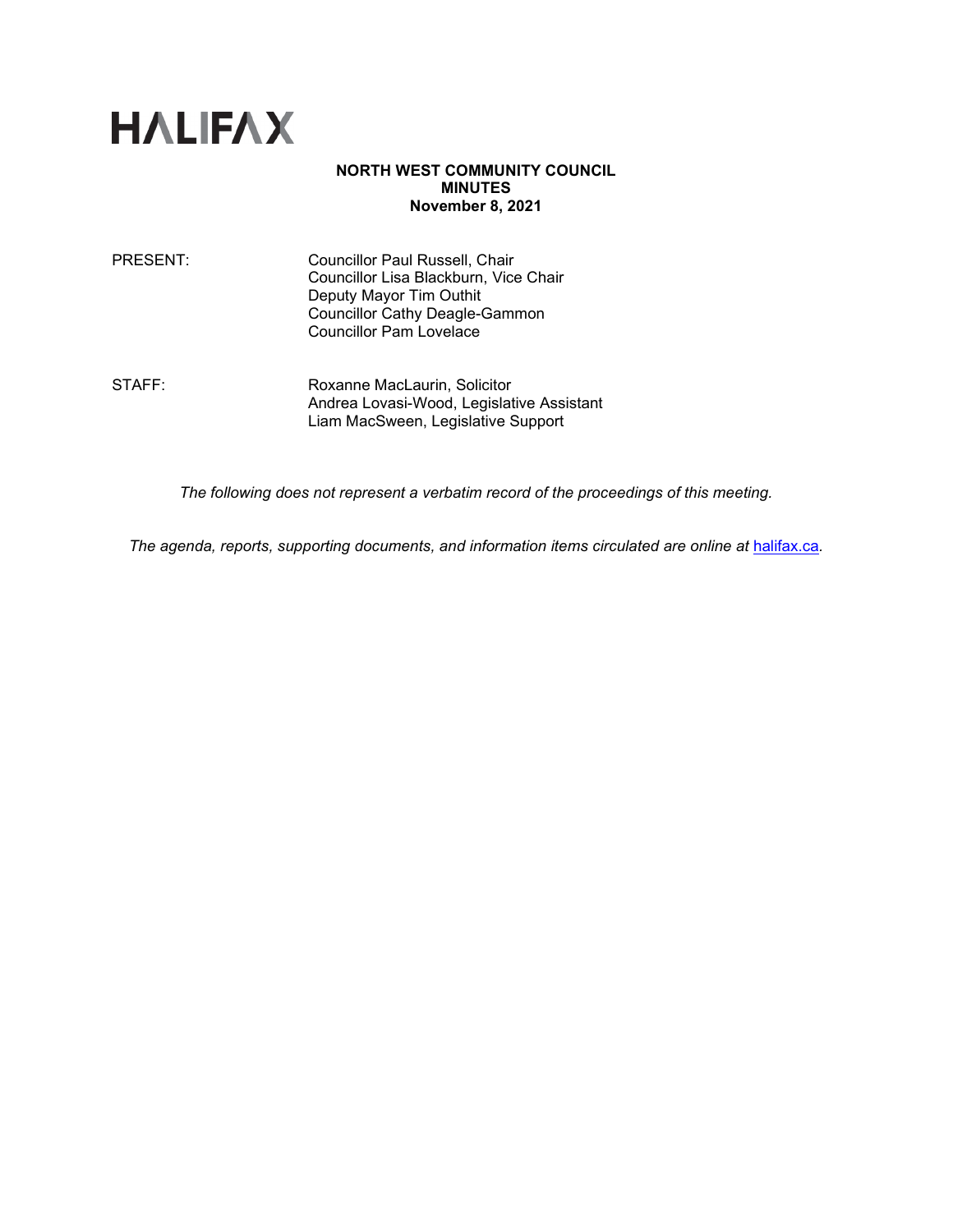*The meeting was called to order at 6:02 p.m. and adjourned at 7:53 p.m.*

# **1. CALL TO ORDER**

The Chair called the meeting to order at 6:02 p.m.

## **2. APPROVAL OF MINUTES – October 4, 2021**

MOVED by Councillor Blackburn, seconded by Councillor Lovelace

### **THAT the minutes of October 4, 2021 be approved as amended.**

North West Community Council noted a typo on page 5 of the October 4, 2021 minutes.

After the minutes were approved, the Legislative Assistant noted that the draft September 13, 2021 minutes were circulated to North West Community for approval. Thus, the typo noted is on page 5 of the September 13, 2021 minutes and the requested correction will be made.

## **MOTION PUT AND PASSED.**

## **3. APPROVAL OF THE ORDER OF BUSINESS AND APPROVAL OF ADDITIONS AND DELETIONS**

Additions: None

Deletions:

• Item 13.1.1 – Case: 20401: Updating the Planning Documents for Bedford West Sub Area 10, Kearney Lake Road, Bedford and Halifax is being deleted as the staff report for this item requires additional updates.

MOVED by Deputy Mayor Outhit, seconded by Councillor Lovelace

**THAT the agenda be approved as amended.** 

## **MOTION PUT AND PASSED.**

**4. BUSINESS ARISING OUT OF THE MINUTES – NONE 5. CALL FOR DECLARATION OF CONFLICT OF INTERESTS – NONE 6. MOTIONS OF RECONSIDERATION – NONE 7. MOTIONS OF RESCISSION – NONE 8. CONSIDERATION OF DEFERRED BUSINESS – NONE 9. NOTICES OF TABLED MATTERS – NONE**

#### **10. HEARINGS 10.1 PUBLIC HEARINGS 10.1.1 Case 22820: Amendments to Development Agreement, Hanwell Drive (Sunset Ridge subdivision), Middle Sackville**

The following was before Community Council:

- A staff recommendation report dated September 21, 2021
- A staff presentation dated November 8, 2021
- An applicant presentation dated November 8, 2021
- A memorandum from the North West Planning Advisory Committee dated December 7, 2020
- Correspondence from Kevin Albert, Alex Gervais, Keir and Dawn Marie Daborn, Tamara Gagnon, Anil Rana, Pierre Gagnon, Catherine Carnegy, Jerry Thorne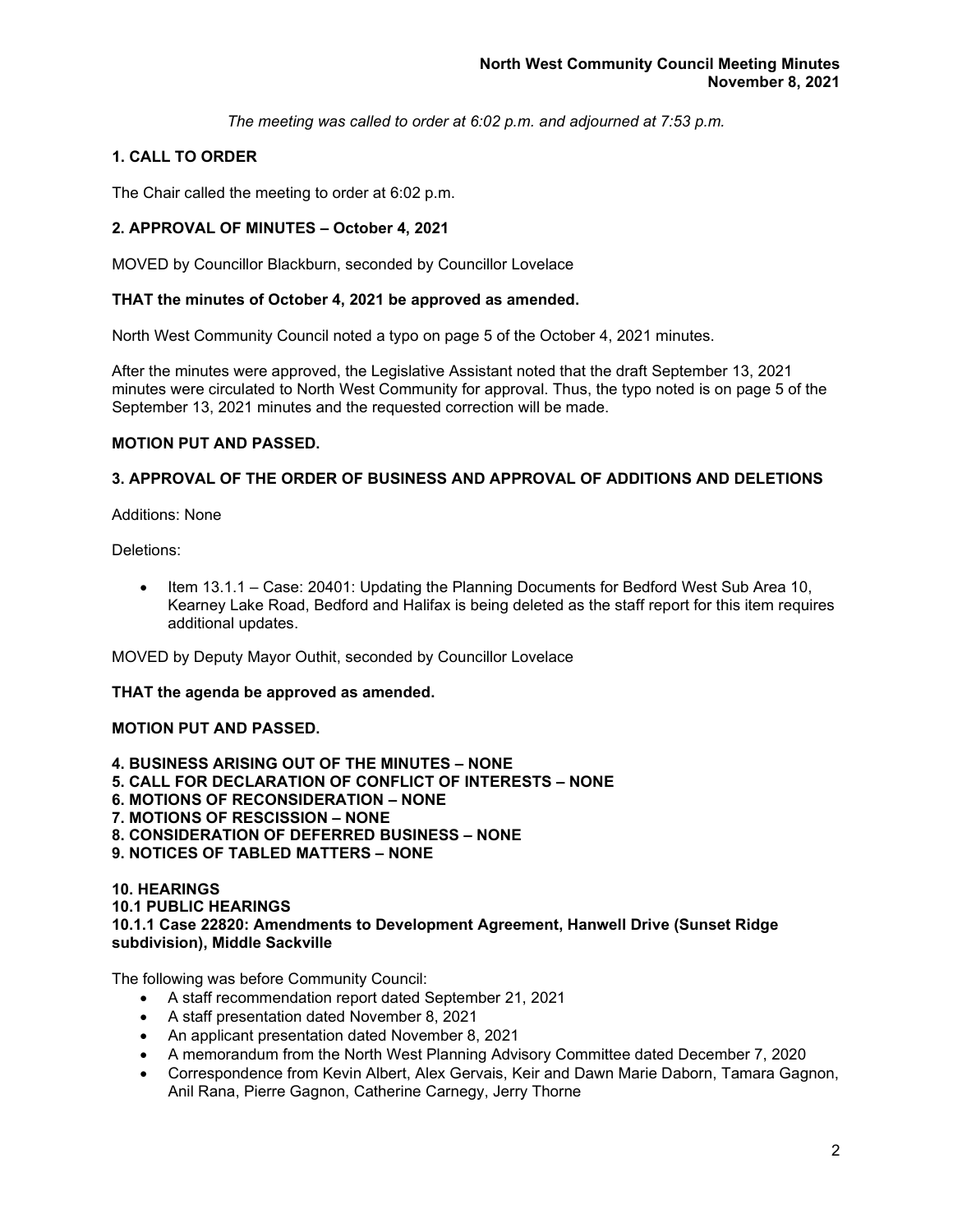Paul Sampson, Planner II, Urban Enabled Applications presented Case 22820 and responded to questions from North West Community Council. A copy of the staff presentation is on file.

Roxanne MacLaurin, Solicitor responded to a question of clarification from North West Community Council. MacLaurin advised that any decision rendered by North West Community Council on the application is subject to appeal with the Nova Scotia Utility and Review Board. MacLaurin further advised that there has been no direction from the Province with respect to impact of the newly created taskforce on planning on this appeal process.

The Chair opened the hearing at 6:23 p.m.

The Chair invited the applicant to come forward and address Community Council.

**Cesar Saleh, Vice President of Planning and Design, WM Fares Group** on behalf of the applicant, Sunset Plaza Inc. and provided a presentation on Case 22820 and responded to questions of clarification from North West Community Council. A copy of the applicant's presentation is on file.

Thea Langille, Principal Planner, Rural Policies and Applications clarified the consultation process advising North West Community Council that staff actively engage with Halifax Regional Centre of Education (HRCE) on larger developments which may have an impact on the number of students in schools. With respect to Case 22820, Langille advised that details of the application were made available on the HRM website which is actively monitored by HRCE staff with no concerns being raised.

The Chair reviewed the rules of procedure for public hearings and called for the registered speakers to address Community Council.

**Alex Chavez**, **of Middle Sackville** raised concerns with the proposed amendment noting that the commercial development in the current Development Agreement would fit better with the existing community. Chavez noted that the proposed development is too dense and does not transition well from single family homes to a taller multiunit dwelling. Chavez noted that the community lacks the infrastructure for the additional density particularly as it related to school capacity and traffic

**Lisa Romano**, **of Middle Sackville** echoed the comments of the previous speaker noting that the community was under the assumption that the subject property was going to be developed as a commercial property. Romano raised concerns that the proposed development will create issues with overflow parking, traffic, and further congest the already overpopulated schools in the area.

**Eric Romano**, **of Middle Sackville** echoed the comments of previous speakers noting concern with the building size, density, traffic, and overpopulated schools.

There were no further registered speakers for Case 22820. The Chair invited the applicant to respond to points raised during the public hearing.

**Ceasar Saleh** noted that the proposed footprint of building is smaller than that of the multiunit building adjacent to it. Saleh advised that the parking provisions with the development agreement are the minimum allowable and the applicant has the option to add more parking spaces. Saleh further commented that the subject property is located near a bus stop and that a traffic impact statement was conducted as part of the application. Saleh concluded by noting that there is a demand for multiunit dwellings in the Sackville area and the applicant is attempting to address the need for more housing options in the community.

Saleh responded to questions of clarification from North West Community Council.

MOVED by Deputy Mayor Outhit, seconded by Councillor Lovelace

**THAT the public hearing be closed.**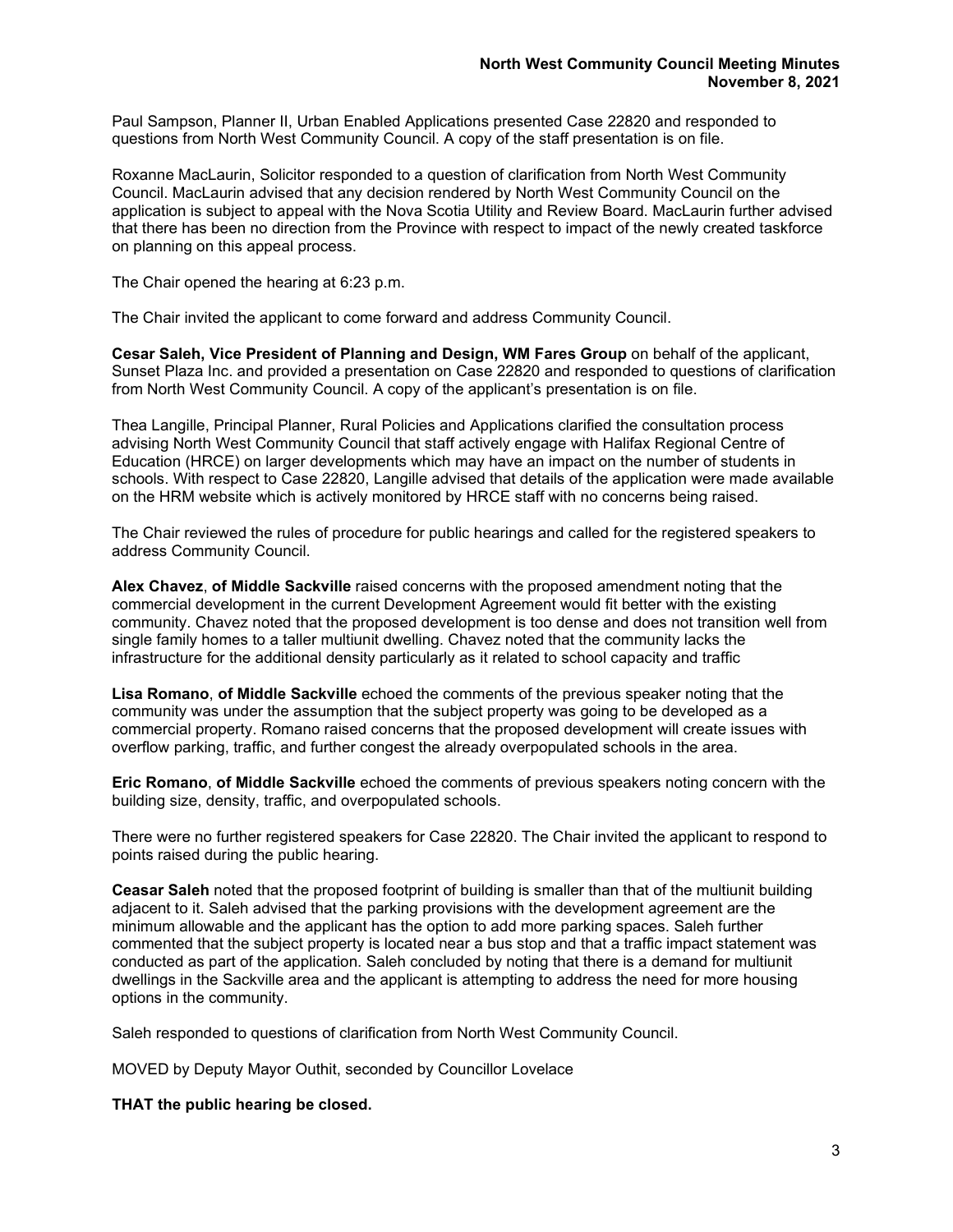## **MOTION PUT AND PASSED.**

The hearing closed at 7:00 p.m.

Roxanne MacLaurin, Solicitor advised North West Community Council that they could defer a decision on Case 22820 and request a supplemental staff on increasing the number of parking spaces on the subject property to allow for the appropriate negotiations between staff and the applicant on how it will be included in the development agreement.

MOVED by Councillor Blackburn, seconded by Councillor Lovelace

### **That North West Community Council:**

- **1. Approve the proposed amending development agreement, which shall be substantially of the same form as set out in Attachment A of the September 21, 2021staff report; and**
- **2. Require the amending development agreement be signed by the property owner within 240 days, or any extension thereof granted by Council on request of the property owner, from the date of final approval by Council and any other bodies as necessary, including applicable appeal periods, whichever is later; otherwise, this approval will be void and obligations arising hereunder shall be at an end.**

North West Community Council raised concerns with the substantive change of the proposal from commercial development to a substantial residential development from a complete community perspective. North West Community Council discussed the impact that a large residential project on the subject property will have on the local school system, which is currently exceeding capacity with no concrete plans for the adjustments of school boundaries or a new school from the provincial government in the immediate future. North West Community Council agreed with the recommendation of the North West Planning Advisory Committee to refuse the application based on concerns related to traffic, incompatibility with the existing neighborhood and the original intent of the neighborhood.

## **MOTION PUT AND DEFEATED.**

### **10.1.2 Case 23512: Amendments to Development Agreement, Civic 27 and 65 Dellridge Lane, Bedford**

The following was before Community Council:

- A staff recommendation report dated September 14, 2021
- A staff presentation dated November 8, 2021
- An applicant presentation dated November 8, 2021
- A memorandum from the North West Planning Advisory Committee dated August 5, 2021
- Correspondence from Monica Cobb, Courtney Noseworthy, Amirhosein Maleki, Craig Davidson

Paul Sampson, Planner II, Urban Enabled Applications presented Case 23512. A copy of the staff presentation is on file.

The Chair opened the hearing at 7:24 p.m.

The Chair invited the applicant to come forward and address Community Council.

**Samantha DeLory and David Paterson,** applicants provided a presentation on Case 23512. A copy of the applicant's presentation is on file.

The Chair reviewed the rules of procedure for public hearings and called for the registered speaker.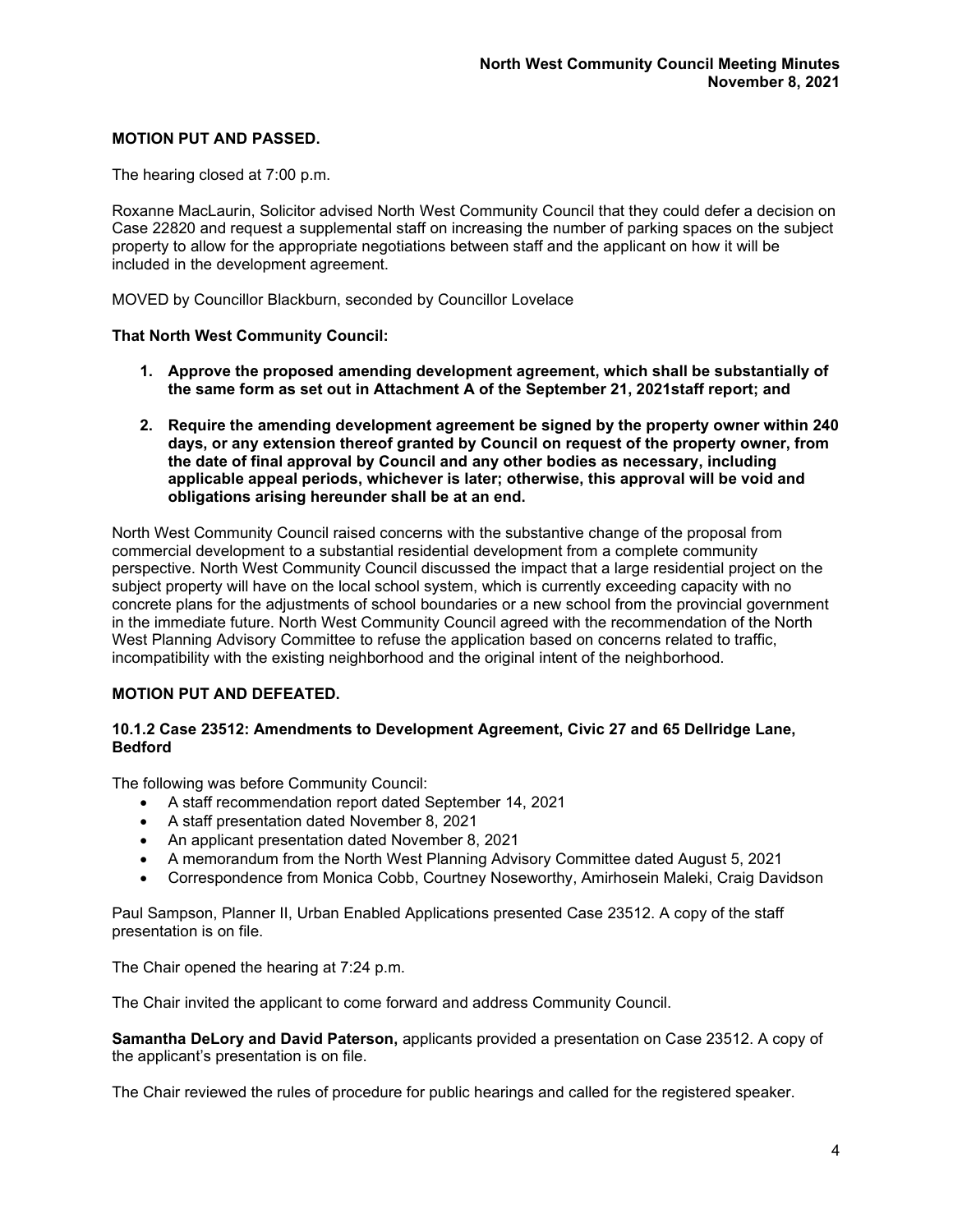Rebecca Dunstan of Birch Cove was registered to speak on Case 23512 but was not available.

There were no further registered speakers for Case 23512.

MOVED by Deputy Mayor Outhit, seconded by Councillor Lovelace

#### **THAT the public hearing be closed.**

#### **MOTION PUT AND PASSED.**

The hearing closed at 7:32 p.m.

MOVED by Deputy Mayor Outhit, seconded by Councillor Blackburn

#### **THAT North West Community Council:**

- **1. Approve the proposed amending development agreement, which shall be substantially of the same form as set out in Attachment A of the September 14, 2021 staff report; and**
- **2. Require the amending development agreement be signed by the property owner within 240 days, or any extension thereof granted by Council on request of the property owner, from the date of final approval by Council and any other bodies as necessary, including applicable appeal periods, whichever is later; otherwise this approval will be void and obligations arising hereunder shall be at an end.**

## **MOTION PUT AND PASSED.**

#### **10.2 VARIANCE APPEAL HEARING – NONE**

### **11. CORRESPONDENCE, PETITIONS & DELEGATIONS**

#### **11.1 Correspondence**

Correspondence was received and circulated for items: 10.1.1, and 10.1.2*.* 

For a detailed list of correspondence received refer to the specific agenda item.

#### **11.2 Petitions – None 11.3 Presentation – None**

## **12. INFORMATION ITEMS BROUGHT FORWARD – NONE**

### **13. REPORTS 13.1 STAFF**

#### **13.1.2 Case 23662: Amendments to Development Agreement for lands at Walker Service Road, Lower Sackville**

The following was before Community Council:

• A staff recommendation report dated October 13, 2021

MOVED by Councillor Russell, seconded by Deputy Mayor Outhit

**THAT North West Community Council give Notice of Motion to consider the proposed amending development agreement, as set out in Attachment A of the October 13, 2021 staff report, to allow a non-substantive amendment to an existing development agreement extending the commencement date for the building construction.**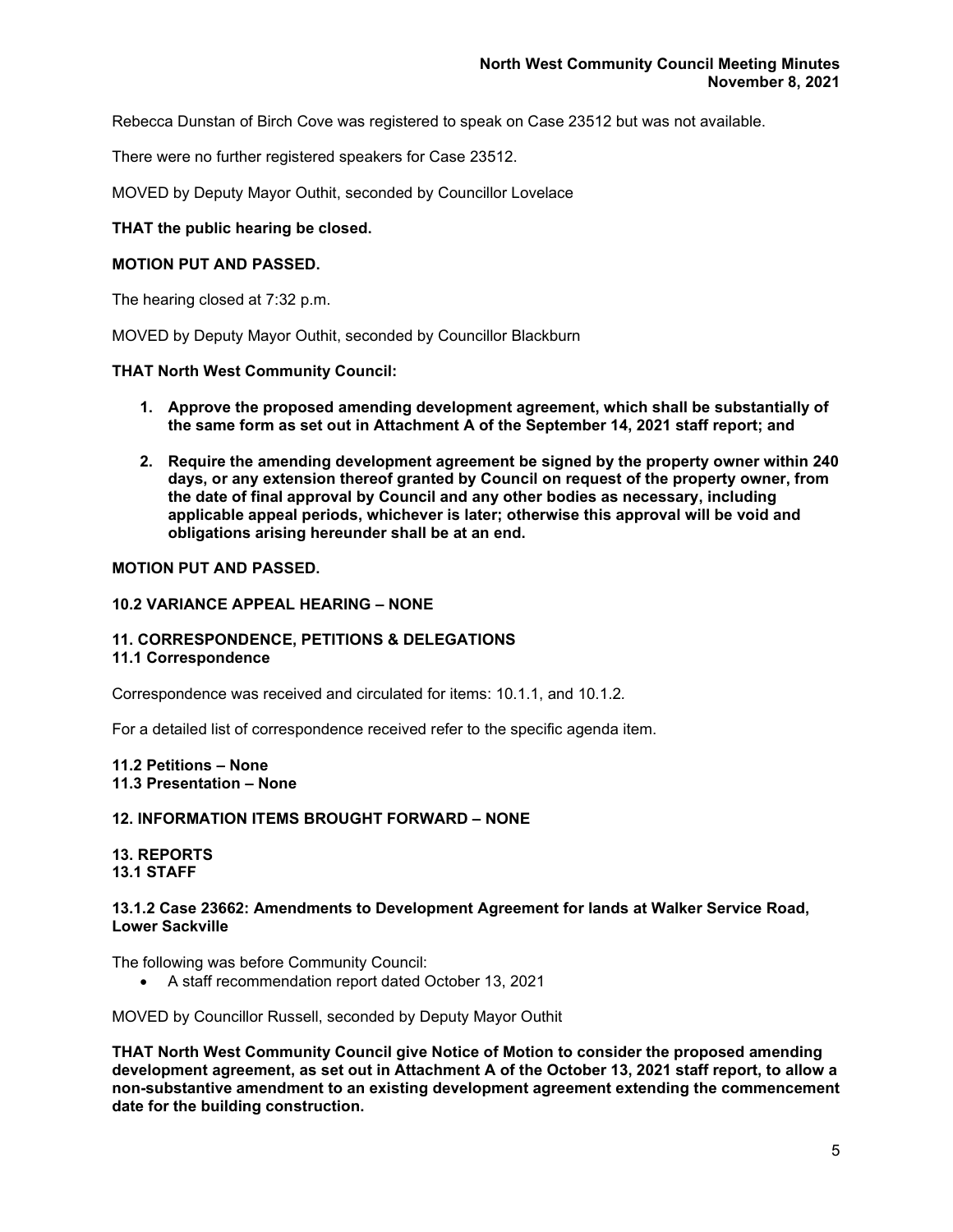## **MOTION PUT AND PASSED.**

Councillor Russell resumed the Chair.

## **13.1.3 Case 20110: Rezoning and Development Agreement for an Open Space Design Development along Windgate Drive, Beaver Bank**

The following was before Community Council:

• A staff recommendation report October 5, 2021

MOVED by Councillor Deagle-Gammon, seconded by Councillor Blackburn

### **THAT North West Community Council:**

- **1. Give First Reading to consider approval of the proposed amendment to Schedule 1-C of the Land Use By-law for Beaver Bank, Hammonds Plains, and Upper Sackville, as set out in Attachment A of the October 5, 2021 staff report, to rezone approximately 19.6 hectare (48.5 acre) of land along Windgate Drive between Capilano Estates and Monarch-Rivendale subdivisions in Beaver Bank to the MU-1 (Mixed Use 1) Zone and schedule a public hearing; and**
- **2. Give notice of motion to consider the proposed development agreement, as set out in Attachment B of the October 5, 2021 staff report, and schedule a public hearing. The hearing for the development agreement shall be held concurrently with the hearing required for the proposed rezoning set out in recommendation 1 above.**

Thea Langille, Principal Planner, Rural Policies and Applications responded to questions of clarification from North West Community Council.

## **MOTION PUT AND PASSED.**

#### **13.1.4 Case 22732: Development Agreement for lands off Kenwood Avenue, Hammonds Plains**

The following was before Community Council:

• A staff recommendation report dated October 14, 2021

MOVED by Councillor Lovelace, seconded by Councillor Blackburn

**THAT North West Community Council give notice of motion to consider the proposed development agreement, as set out in Attachment A of the October 14, 2021 staff report, to enable a 19-unit seniors housing development off Kenwood Avenue in Hammonds Plains and schedule a public hearing.**

Thea Langille, Principal Planner, Rural Policies and Applications responded to questions of clarification from North West Community Council.

#### **MOTION PUT AND PASSED.**

**14. MOTIONS – NONE 15. IN CAMERA (IN PRIVATE) – NONE 16. ADDED ITEMS – NONE 17. NOTICES OF MOTION – NONE**

**18. PUBLIC PARTICIPATION**